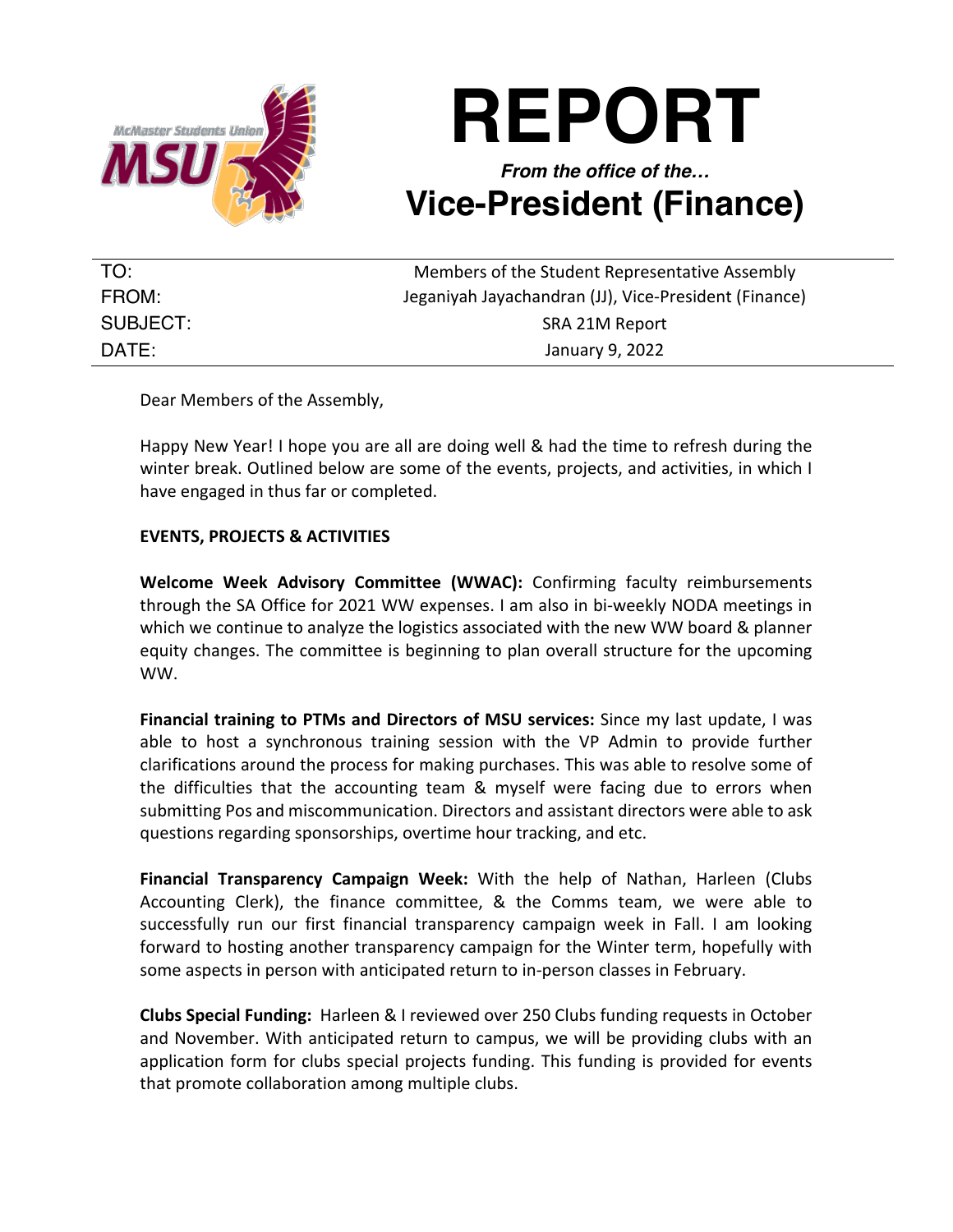**Student Life Enhancement Fund (SLEF):** Working alongside University stakeholders, including Nancy from Sean Van Koughnett's office, we were able to coordinate the dates for the SLEF fund – this includes the call for ideas (submission period), selection dates, and student voting dates. Nathan was able to compile graphics for social media promotion via the comms team & I worked with Adit on a short promotional video. Following the deadline in November, the SLEF subcommittee has met to review the submissions to determine which ideas will be up for voting during the presidential voting period. Members have divided the ideas to determine feasibility & possible implementation of each idea.

**USIF Funding:** I was able to meet with Nancy Sean Van Koughnett's office & review funding requests that were received for the Fall term USIF funding. We determined approved funding values for groups & the MSU is currently in the process of transferring those funds to student groups. With the winter application deadline approaching, I am looking forward to working with the comms team to promote the fund on our social media as well.

**Hiring:** With the departure of our Outreach Coordinator from CFMU, I have been working with Renee & the CFMU team to initiate the hiring process. We have reposted the ad on Indeed due to the lack of applications received & will be reviewing the applications received.

**Finance Committee:** Chaired by the AVP Finance, this committee will begin to meet weekly for the Winter term. During the fall term, we reviewed various budgets from Bylaw 9 groups that presented at SRA. The Finance Committee also played an integral role in the Financial Transparency Week.

**MSU Courtesy Card:** I have confirmed discounts with on-campus & local Hamilton vendors. I will be coordinating with Paula from UG to print these cards for MSU members. I will be sending out a form for interested people to fill out, to ensure that we are not over-printing cards.

**Appreciation for SRA & SOPs:** I have looked through pricing and design options for appreciation merch. Once the colours are confirmed, I will be sending out a form with sizing information, to place the order through UG.

## **CURRENT CHALLENGES**

**Transition to in-person programming for Febuary:** The past few months have posed a lot of uncertainty around re-opening of campus & return to in-person programming. With recent updates from the University regarding most classes returning to in-person delivery, the MSU office will also plan our transition of staff and students back to campus.